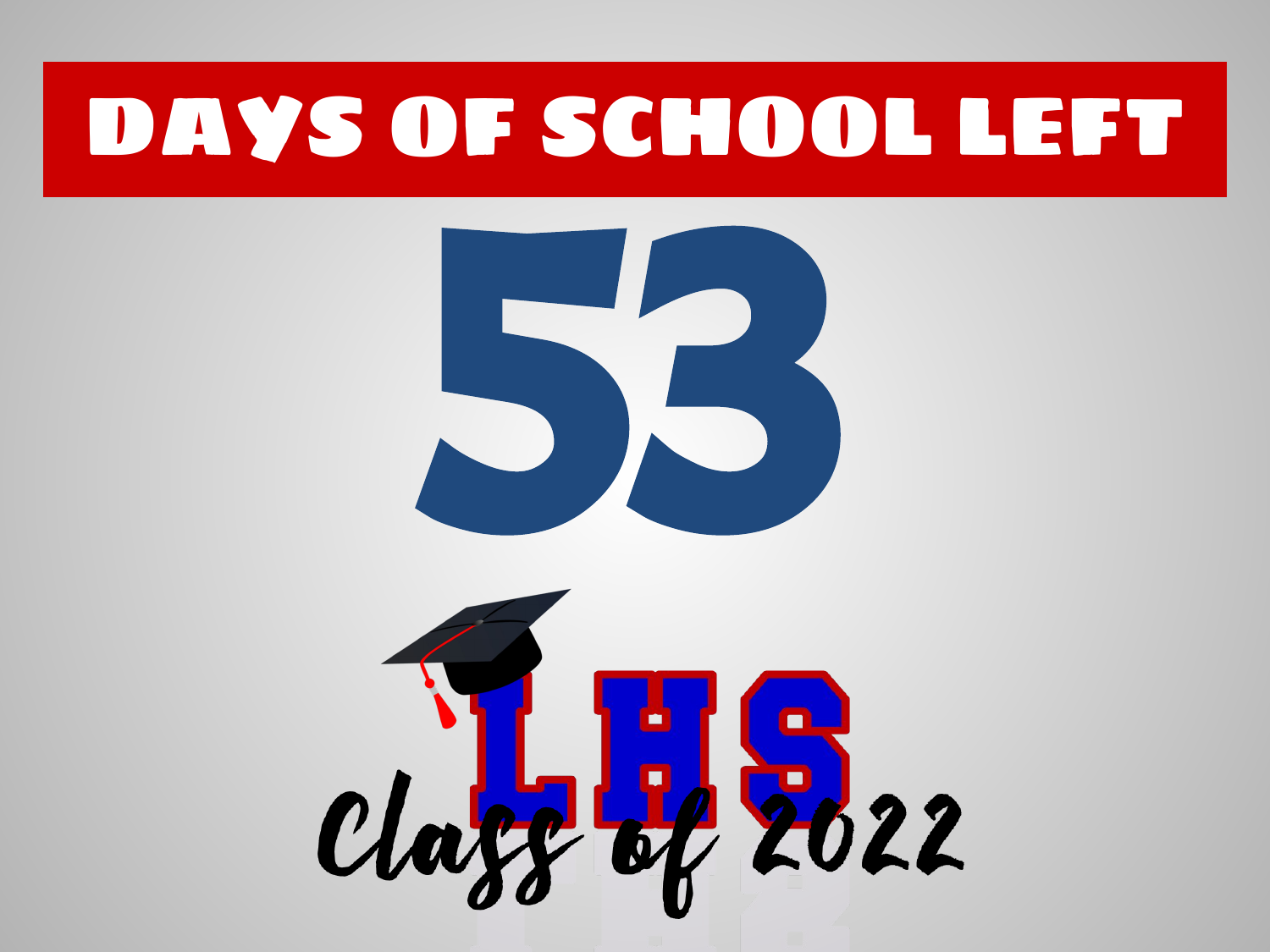

# Tuesday, June 7th, 2022 @ 6:30pm Graduation

\*Each grad will receive eight (8) tickets to the ceremony. Gates open at 5:30pm for ticketed guests. Gates will open to the general public at 6:15pm. No seat saving allowed.

\*The ceremony will be held outdoors…rain or shine.

\* If the ceremony has to be moved indoors due to thunder & lightning, each grad will receive two (2) tickets

\*Please understand that this is a tentative plan and our plan will have to adhere to current state guidelines in effect at time of commencement.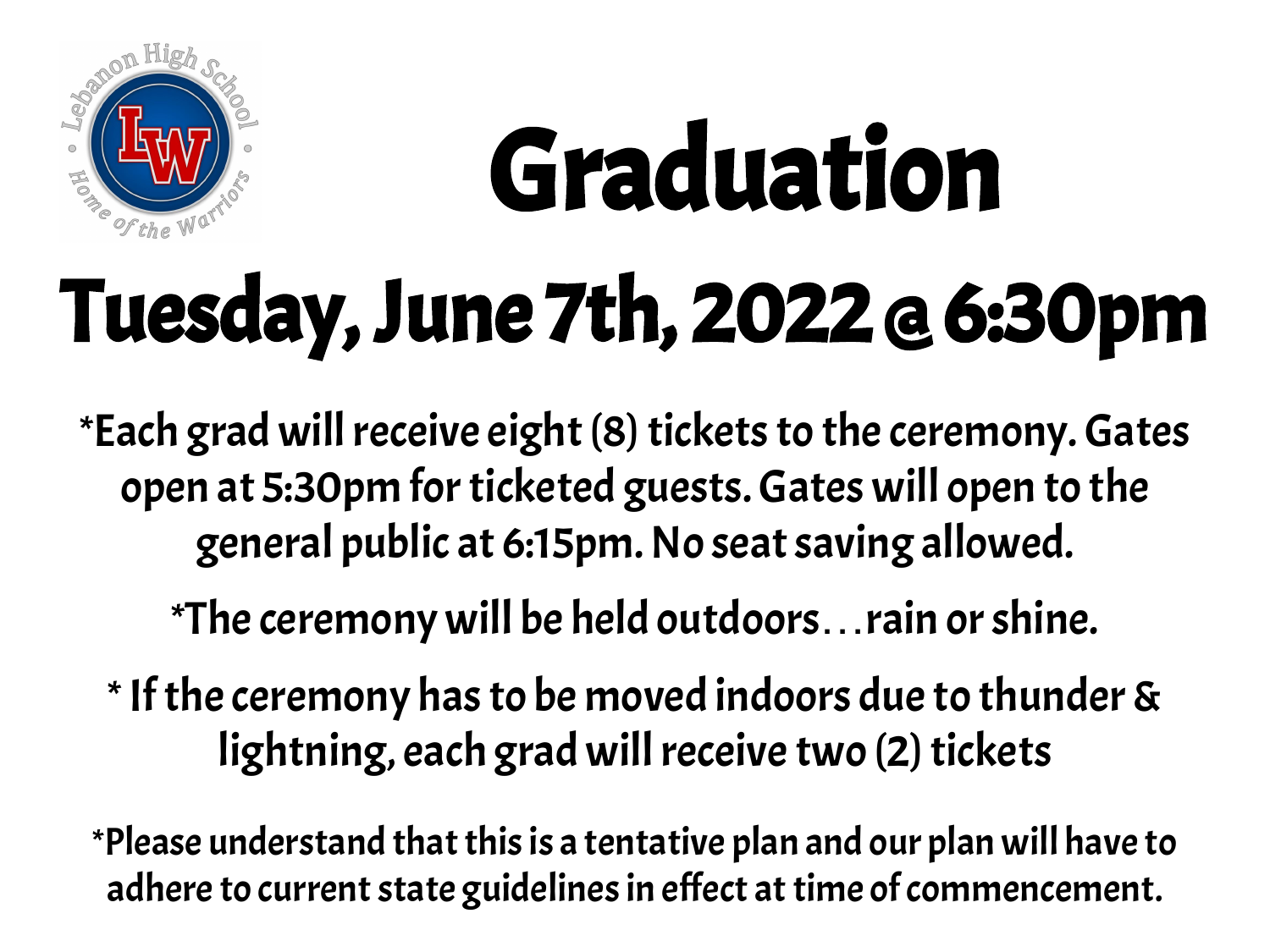

#### Valedictorians:

- **●** Payton Drummond
- **●** Jacob Greve
- **●** Laurel McGuigan
- **●** Faith Roos
- **●** Emma Veuleman
- **●** Mark Workman

#### Salutatorian:

**●** Syian Phillips

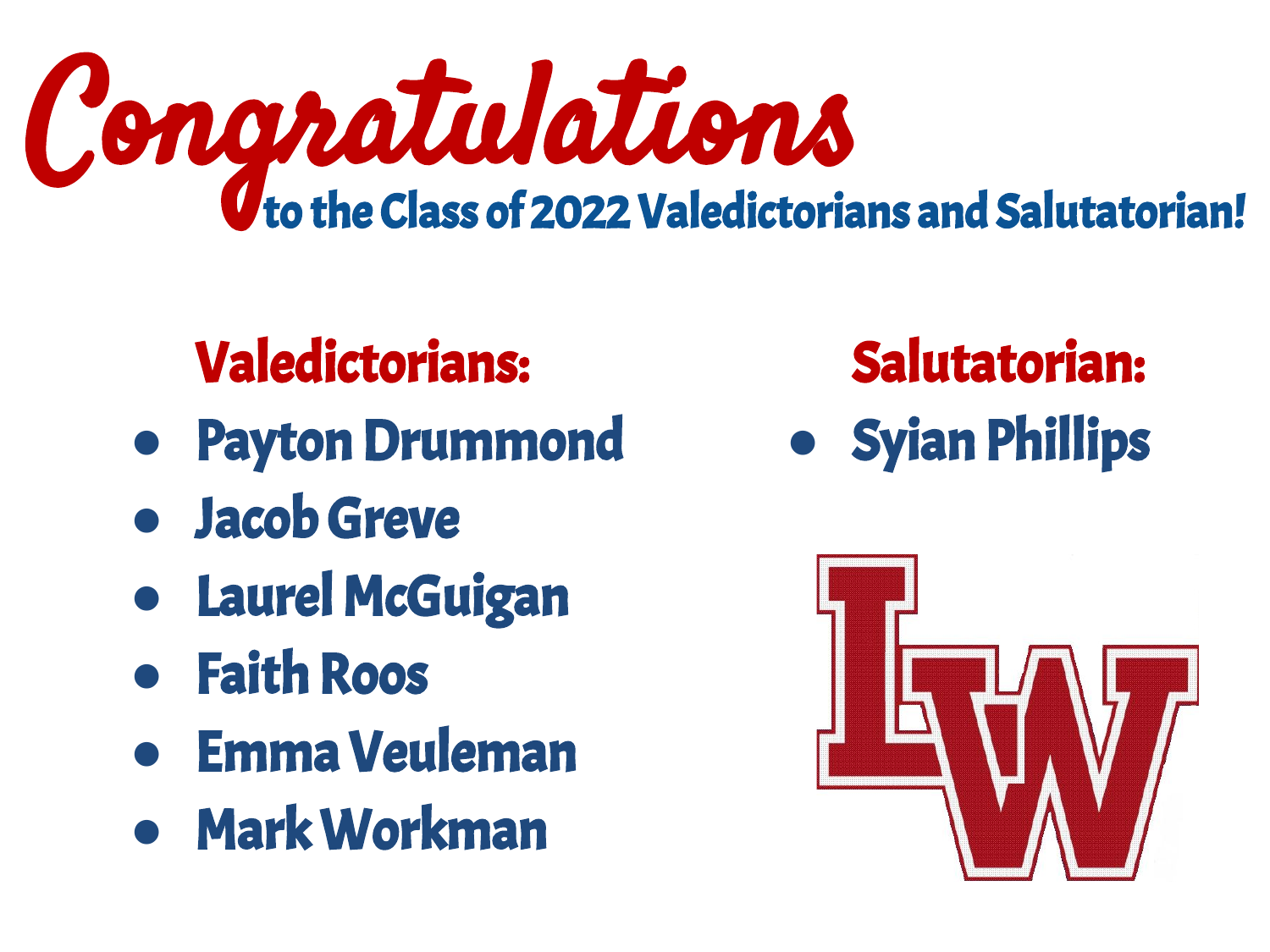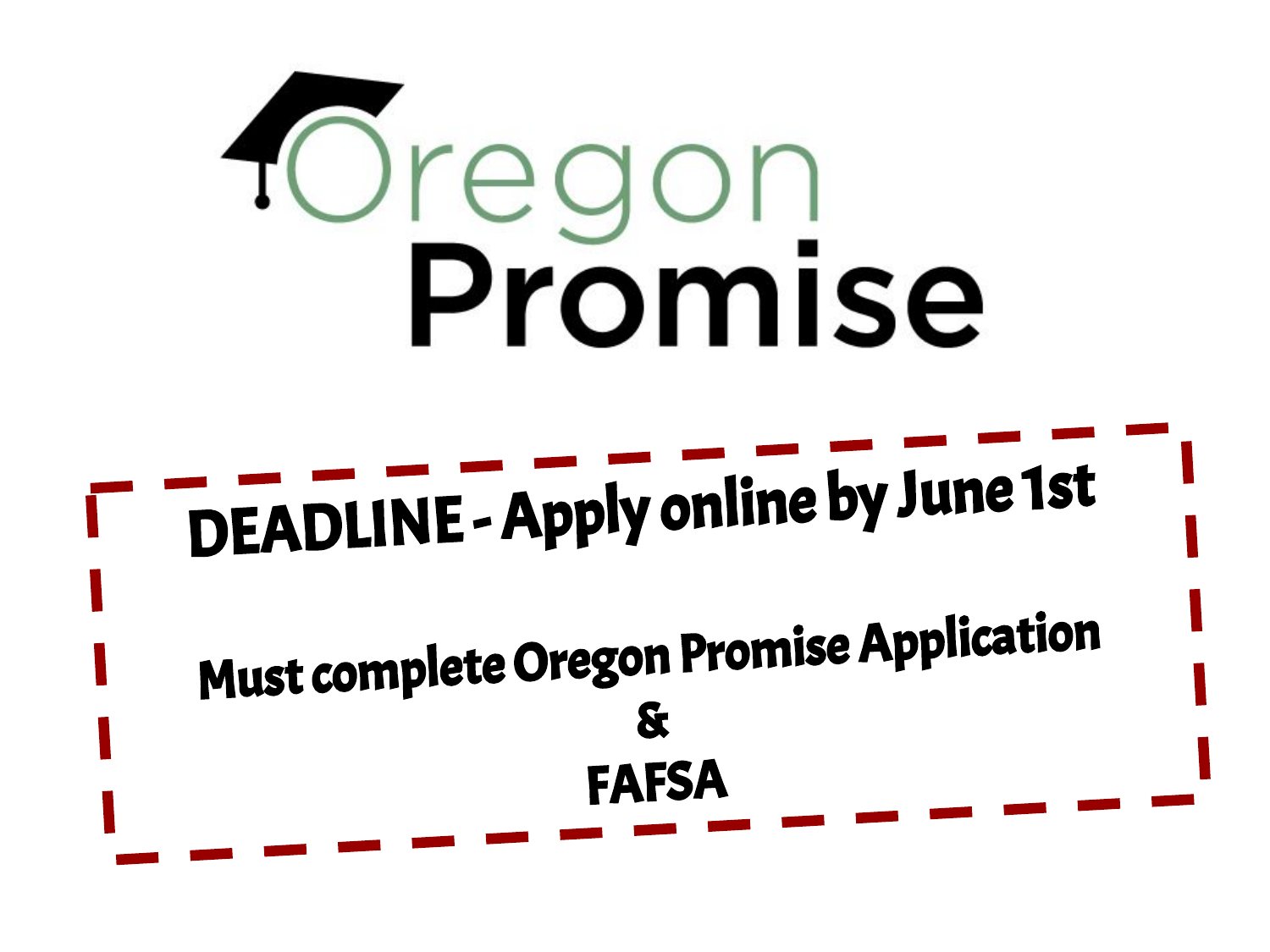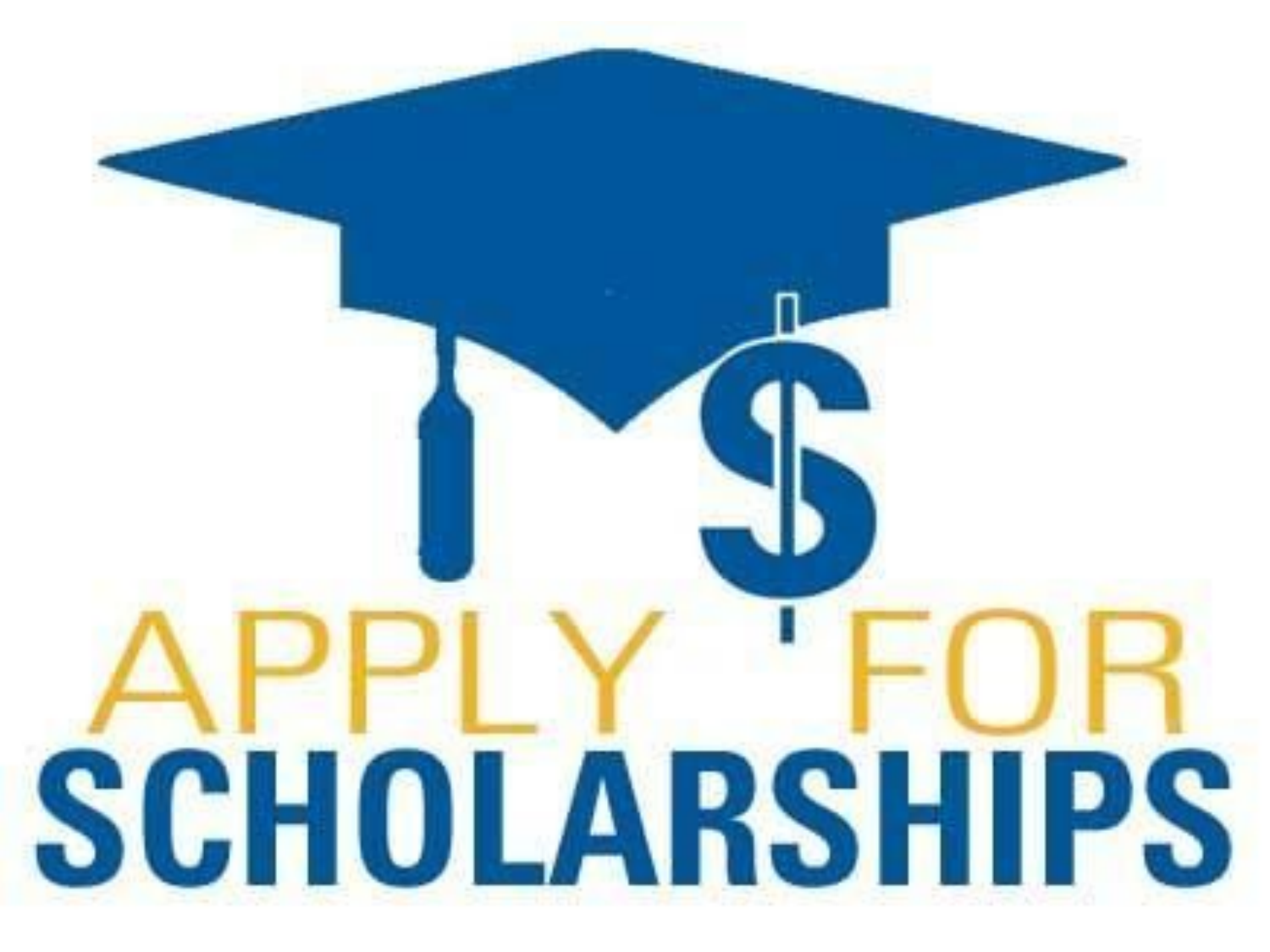# CAP AND GOWN DISTRIBUTION will be on the Seniors Last Day Thursday, June 2nd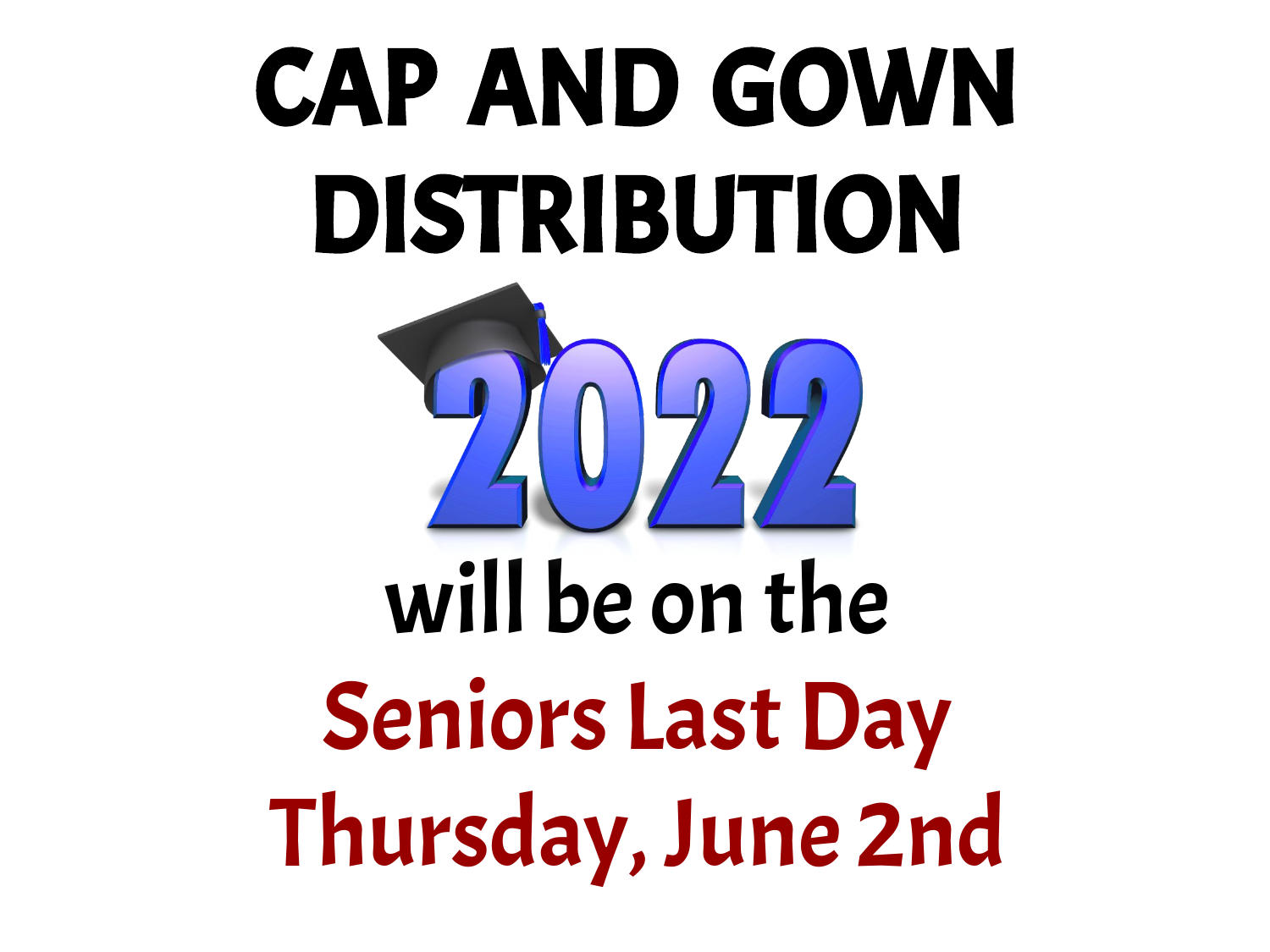## Do you still owe SENIOR FINES?



# Must be paid prior to receiving your cap & gown!

Contact Lisa Miller or check updated list posted by the finance office window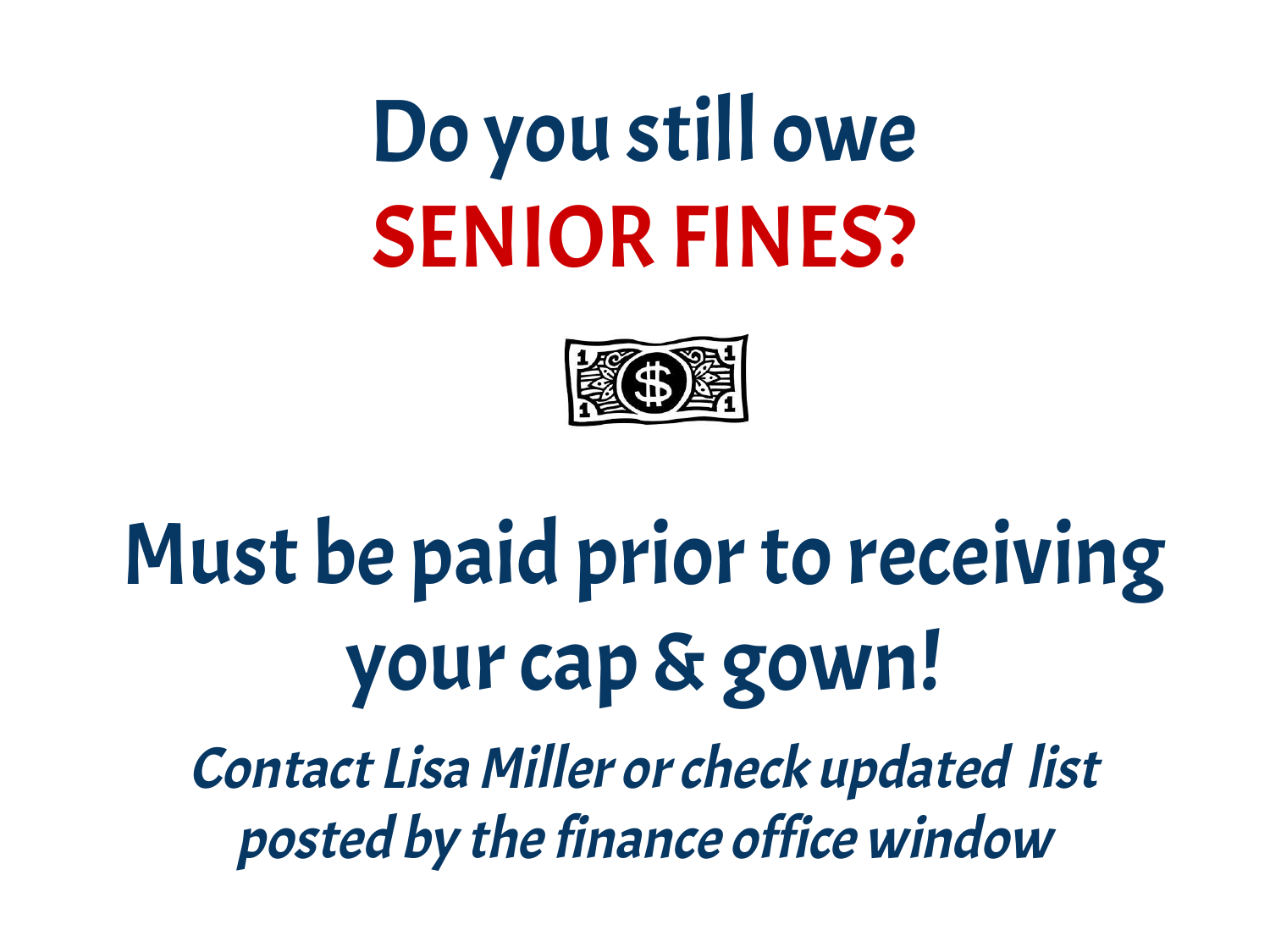# Have you paid for your CAP AND GOWN?



#### Payment due by Monday, May 2nd

\$35 TO THE LHS FINANCE OFFICE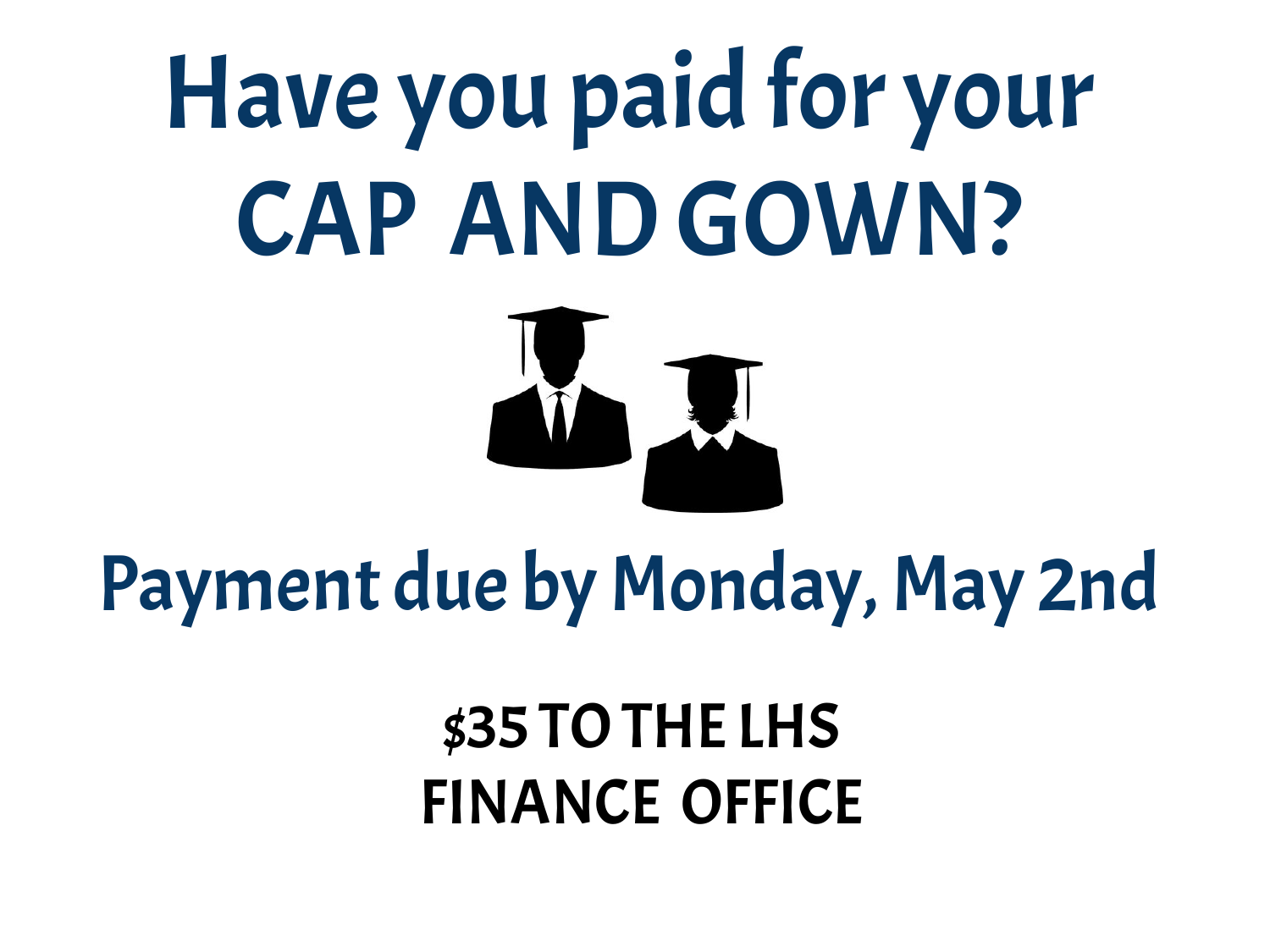#### It's time for the